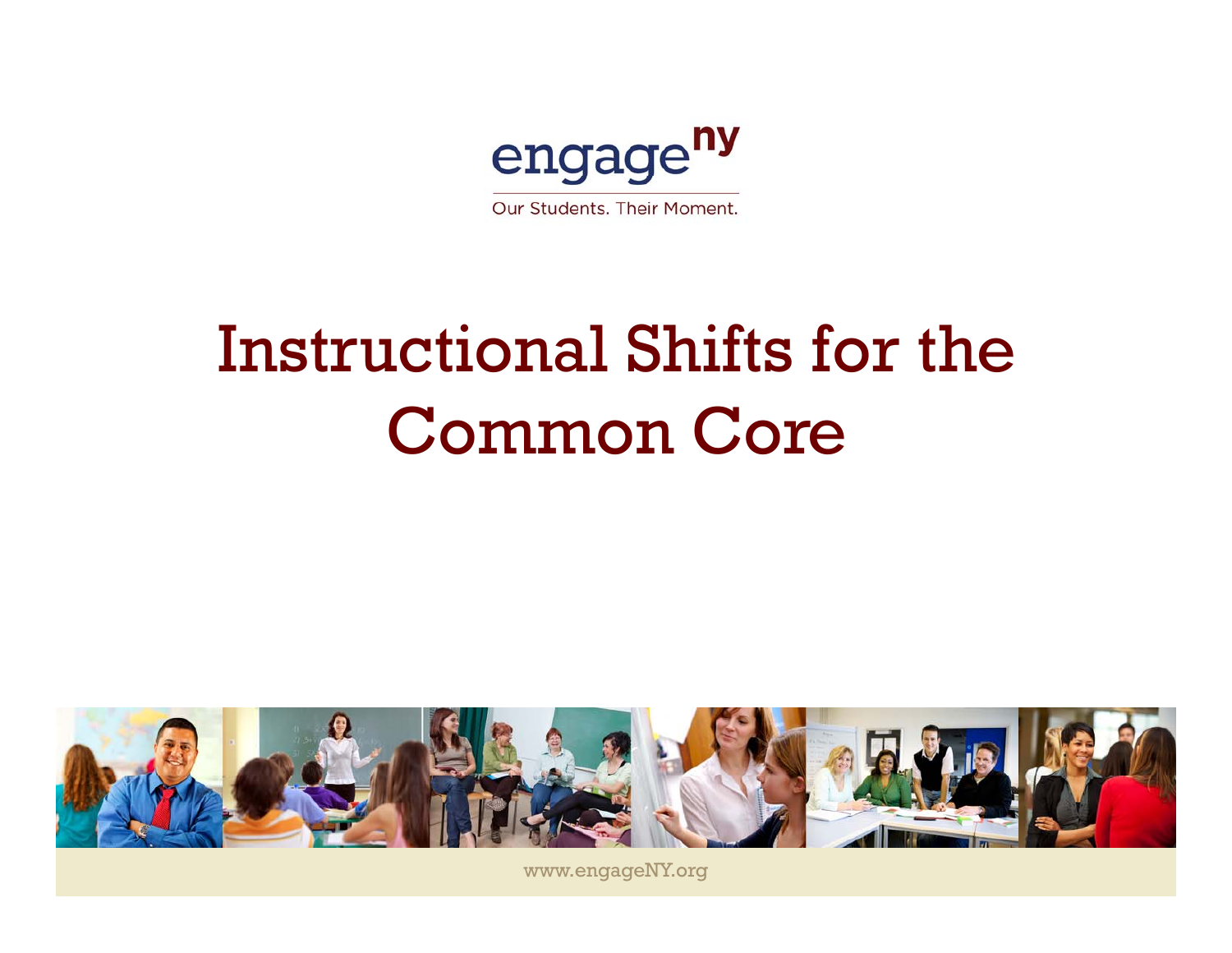# Instructional Shifts for the Common Core

### Six Shifts in ELA/Literacy

- Balancing Informational and Literary Text
- Building Knowledge in the **Disciplines**
- Staircase of Complexity
- Text-Based Answers
- Writing From Sources
- Academic Vocabulary

### Six Shifts in Math

- Focus
- Coherence
- Fluency
- Deep Understanding
- plexity Applications
	- Dual Intensity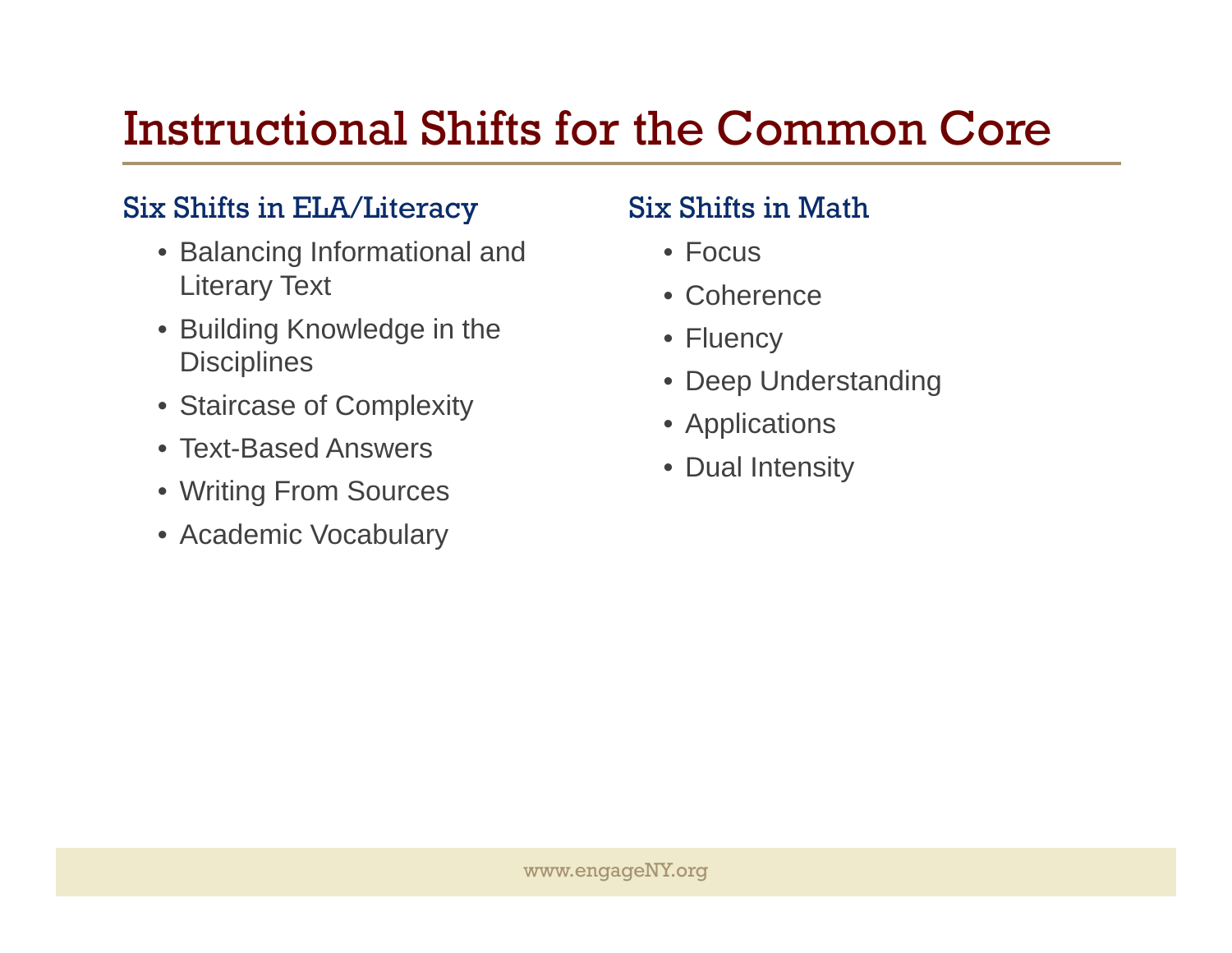## NYS Common Core Standards Shifts Impact NYS Assessments

### 6 *Shifts* in ELA Literacy

#### Common Core Implementation Common Core Assessments

- 1. Balancing Informational and Literary Text<br>2. Duilding Knowledge in the Disciplines
- 4. Building Knowledge in the Disciplines<br>3. Steirease of Complexity
- <sup>O.</sup> Staircase of Complexity<br>4. Tay thesed Anguers
- · Text-based Answers
- 5. Writing from Sources<br>6. Academia Vecabular
- 6. Academic Vocabulary

| 1 & 8 & 2: | <b>Non-fiction Texts</b>               |
|------------|----------------------------------------|
|            | <b>Authentic Texts</b>                 |
| 3:         | <b>Higher Level of Text Complexity</b> |
|            | <b>Paired Passages</b>                 |
| 4&5:       | Focus on command of evidence           |
|            | from text: rubrics and prompts         |
| 6:         | <b>Academic Vocabulary</b>             |

### 6 *Shifts* in Mathematics

- 1.**Focus**
- 2. Coherence<br>3. Elyency
- <sup>o.</sup> Fluency<br>4. Deen U
- <sup>4.</sup> Deep Understanding<br>5. Applications
- 
- 

| Focus<br>Coherence                                                             | 1: | <b>Intensive Focus</b>         |
|--------------------------------------------------------------------------------|----|--------------------------------|
| ა.<br><b>Fluency</b><br>4.                                                     | 2: | <b>Linking Back</b>            |
| <b>Deep Understanding</b><br>၁.<br><b>Applications</b><br>6.<br>Dual Intensity |    | 4, 5, 6: Mathematical Modeling |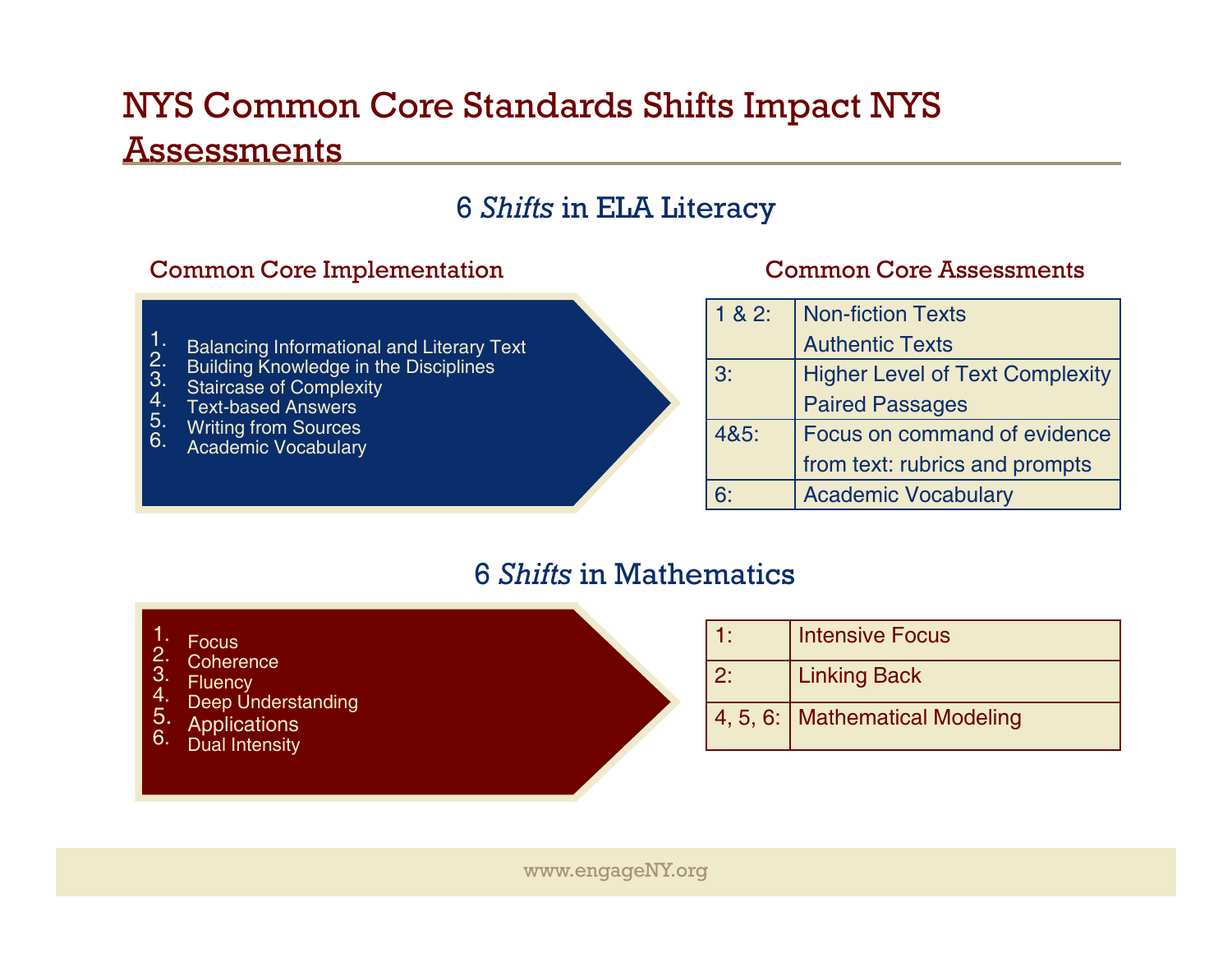# Six Shifts in ELA/Literacy

| Shift 1            | <b>PK-5,</b><br><b>Balancing</b><br>Informational<br>& Literary<br><b>Texts</b> | Students read a true balance of informational and literary texts. Elementary school classrooms are, therefore,<br>places where students access the world – science, social studies, the arts and literature – through text. At least<br>50% of what students read is informational.                                                                                                                                                                                                       |
|--------------------|---------------------------------------------------------------------------------|-------------------------------------------------------------------------------------------------------------------------------------------------------------------------------------------------------------------------------------------------------------------------------------------------------------------------------------------------------------------------------------------------------------------------------------------------------------------------------------------|
| Shift 2            | $6-12,$<br><b>Building</b><br>Knowledge<br>in the<br><b>Disciplines</b>         | Content area teachers outside of the ELA classroom emphasize literacy experiences in their planning and<br>instruction. Students learn through domain-specific texts in science and social studies classrooms - rather than<br>referring to the text, they are expected to learn from what they read.                                                                                                                                                                                     |
| Shift 3            | Staircase of<br><b>Complexity</b>                                               | In order to prepare students for the complexity of college and career ready texts, each grade level requires a "step"<br>of growth on the "staircase". Students read the central, grade appropriate text around which instruction is centered.<br>Teachers are patient, create more time and space in the curriculum for this close and careful reading, and provide<br>appropriate and necessary scaffolding and supports so that it is possible for students reading below grade level. |
| Shift 4            | <b>Text-Based</b><br><b>Answers</b>                                             | Students have rich and rigorous conversations which are dependent on a common text. Teachers insist that<br>classroom experiences stay deeply connected to the text on the page and that students develop habits for making<br>evidentiary arguments both in conversation, as well as in writing to assess comprehension of a text.                                                                                                                                                       |
| Shift 5            | <b>Writing from</b><br><b>Sources</b>                                           | Writing needs to emphasize use of evidence to inform or make an argument rather than the personal narrative and<br>other forms of decontextualized prompts. While the narrative still has an important role, students develop skills<br>through written arguments that respond to the ideas, events, facts, and arguments presented in the texts they read.                                                                                                                               |
| Shift <sub>6</sub> | Academic<br>Vocabulary                                                          | Students constantly build the vocabulary they need to access grade level complex texts. By focusing strategically<br>on comprehension of pivotal and commonly found words (such as "discourse," "generation," "theory," and<br>"principled") and less on esoteric literary terms (such as "onomatopoeia" or "homonym"), teachers constantly build<br>students' ability to access more complex texts across the content areas.                                                             |